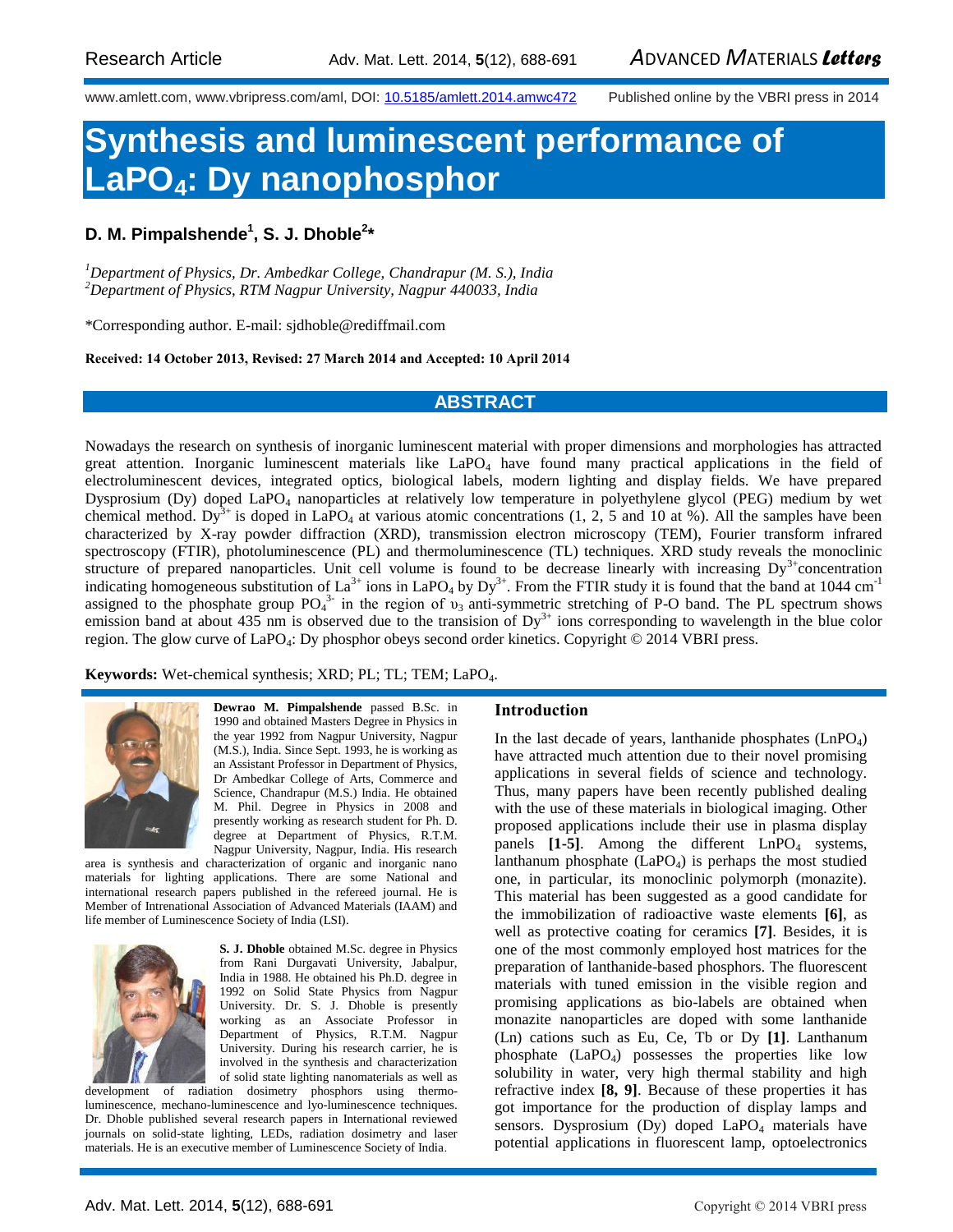and telecommunication **[10]**. Different methods can be used for the synthesis of lanthanide phosphate like solid state reaction, combustion, sol-gel, hydrothermal, precipitation, micro-emulsion, etc. [11-15]. We have prepared LaPO<sub>4</sub> and  $Dy^{3+}$  doped LaPO<sub>4</sub> nanoparticles at relatively low temperature (120 ºC) in polyethylene glycol (PEG) medium by wet chemical method. The prepared sample was analyzed by XRD, TEM, FTIR, TL and PL measurement.

#### **Experimental**

Lanthanum oxide  $(La_2O_3 \ Himedia)$  was used as a host material. Ammonium dihydrogen phosphate  $(NH_4.H_2PO_4)$ and Citric acid monohydrate (*Merck*) were used as precipitating agent and catalyst respectively. Dysprosium oxide  $(Dy<sub>2</sub>O<sub>3</sub> s. d. fine) was used as a dopant and PEG-$ 4000 (*LoBa Chem*) as a surfactant. All chemicals (from *Mumbai, India)* were of analytical reagent (AR) grade and used without further purification. 1 gm of  $La_2O_3$  and  $Dy_2O_3$ in stoichiometric ratio was dissolved completely in 3 ml of HNO3. It was heated repeatedly by adding deionized water 2-3 times till evaporation. Then 2.45 gm citric acid and 50 ml of deionized water was added and stirred hard for 1 h using magnetic stirrer. The solution of 0.67 gm  $NH_4.H_2PO_4$ with 3 gm PEG in 50 ml of water was added to the stirred solution which turns milky. The prepared solution was heated at 120 °C constant temperature for 1½ h. Then it was kept still and allowed to cool at room temperature which forms the white precipitate. It was centrifuged at 12000 rpm, washed with water & methanol 2-3 times and dried at room temperature. For doping at different concentration of  $Dy^{3+}$  in host material similar procedure was adapted. The crystallinity as well as phase purity of pure and Dy doped LaPO<sup>4</sup> samples were examined on a XPERT-PRO diffractometer using nickel filtered Cu-K $\alpha$  radiation ( $\lambda$  = 0.15405 nm) at UGC-DAE, CSR, Indore. The Scherrer's relation:  $t = (0.9\lambda / \beta \cos\theta)$ , where  $\lambda$  the wavelength of Xray and β is the half maximum line width (FWHM) was used to calculate the average crystallite size (*t*). The JEOL-JEM 2010 transmission electron microscope TEM was used for the morphological study. Hitachi F-4500 spectrometer was used for the photoluminescence (PL) characteristics of  $Dy^{3+}$  doped LaPO<sub>4</sub>. For FTIR spectra, Perkin Elmer (Bruker) IR spectrometer was used. NUCLEONIX-TL1009I was used for the TL characteristics. All the measurements were carried out at same atmosphere.

#### **Results and discussions**

#### *XRD analysis*

The X-ray diffraction patterns of as-prepared samples of 1, 2, 5 and 10 at %  $Dy^{3+}$  doped LaPO<sub>4</sub> in powder form along with pure  $LaPO<sub>4</sub>$  is as shown in Fig. 1. All the peaks of  $XRD$  are in well agreement with reported  $LaPO<sub>4</sub>$  (JCPDS) file No. 32-0493). It can be seen from the pattern that all the samples exhibit the characteristic diffractions of crystalline monoclinic  $LaPO<sub>4</sub>$ , which well indexed to a monoclinic lattice of pure LaPO4. No traces of impurity phases related with the doped components are observed in the XRD patterns, revealing the high purity of the asprepared nanoparticles. The average crystallite size of 17

nm is calculated for pure  $LaPO<sub>4</sub>$  using Debye-Scherrer relation. Unit cell volume is found to be decrease linearly with increasing  $Dy^{3+}$  concentration indicating homogeneous substitution of  $La^{3+}$  ions in LaPO<sub>4</sub> by Dy<sup>3+</sup>. The crystallite sizes are found to be decrease to 10 nm with increasing the  $Dy^{3+}$  concentration  $[10, 16]$ .



**Fig. 1.** XRD pattern of pure  $LaPO<sub>4</sub>$  and  $Dy<sup>3+</sup>$  doped  $LaPO<sub>4</sub>$ .

#### *TEM morphology*

The TEM micrograph of  $Dy^{3+}$  doped LaPO<sub>4</sub> phosphor is as shown in **Fig. 2**. From the micrograph it can be seen clearly that the structure of synthesized phosphor have the shape of cuboids. The length is about three times the width and the sectional area is nearly10 nm x 10 nm. The average size of particles is around 17 nm. Incorporation of  $Dy^{3+}$  in the host  $LaPO<sub>4</sub>$  reveals the reduction of the size particles to about 10 nm. The result of TEM confirms the crystalline structure of  $Dy^{3+}$  doped LaPO<sub>4</sub> phosphor. This morphological structure of nano size of phosphors can be used for coating purpose in various display units.



**Fig. 2.** TEM micrograph of Dy<sup>3+</sup> doped LaPO<sub>4</sub> phosphor

#### *FTIR study*

The Perkin Elmer (Bruker) IR spectrometer was used to record the FTIR spectra of pure  $LaPO<sub>4</sub>$  between the range of wave number 3800 to 600 cm-1which is shown in **Fig. 3**. The spectrum shows the characteristic band assigned to the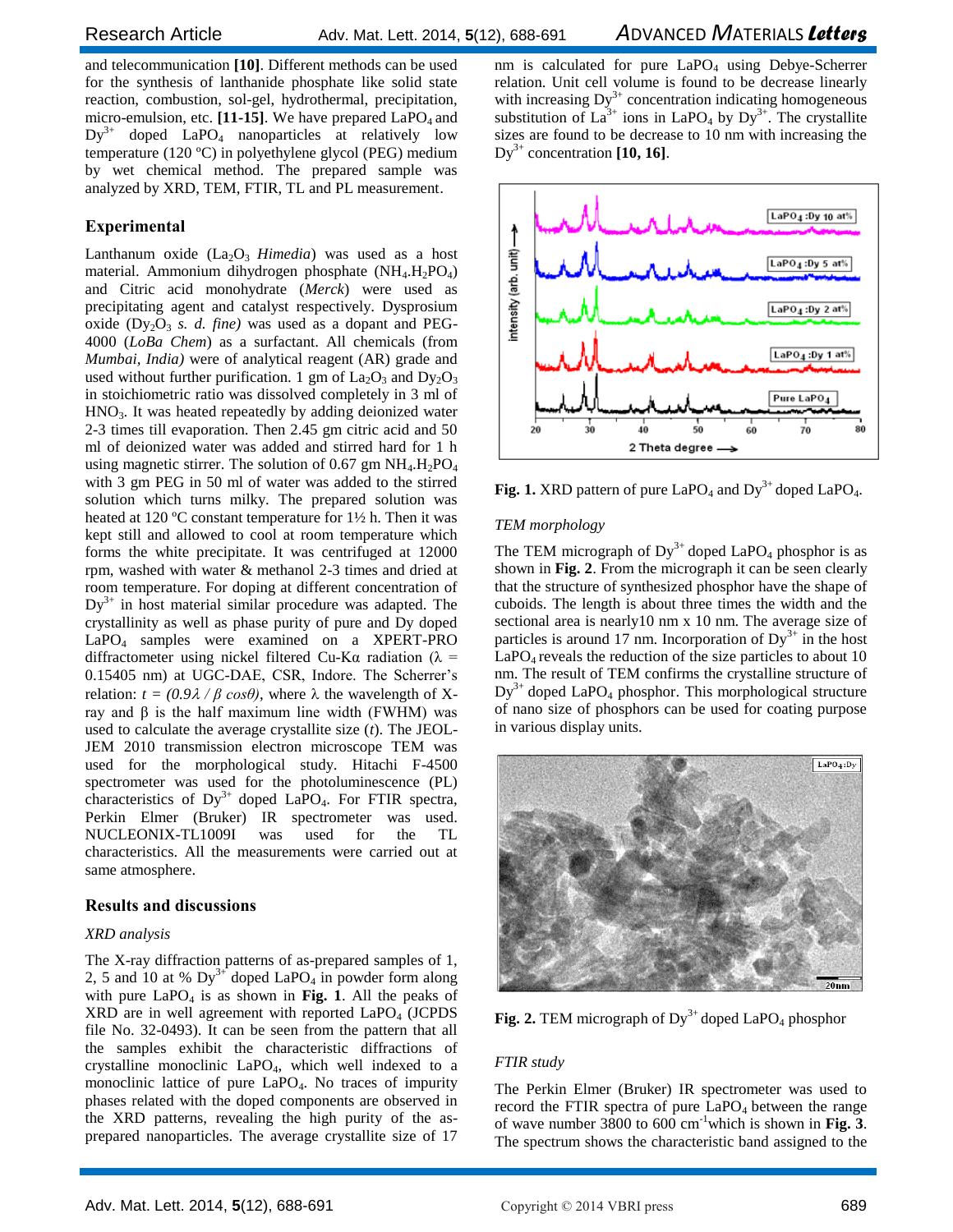phosphate  $PO_4^{3}$  group. The band centered at 1054 cm<sup>-1</sup> is assigned to the  $v_3$  anti-symmetric stretching of P-O band. The bands at the wave number  $620 \text{ cm}^{-1}$  and  $692 \text{ cm}^{-1}$  are related to the  $v_4$  region of vibration of PO<sub>4</sub><sup>3</sup> groups. Therefore the band exhibits the characteristics of vibration of phosphate groups  $PO<sub>4</sub><sup>3</sup>$  in LaPO<sub>4</sub>. The peaks at 1695, 1760, 1791 as well as  $3739 \text{ cm}^{-1}$  are observed due to the bending stretch vibration of O-H group of capping agent PEG, which is near to standard stretching value 3650 cm<sup>-1</sup> of O-H group. The twisting, wagging, rocking, stretching vibration due to presence of  $CH<sub>2</sub>$  group from PEG is observed at 2174, 2313, 2887, 3005  $cm^{-1}$  respectively. Most of the peaks are found missing in the spectrum  $LaPO<sub>4</sub>:Dy$  as that in the case of  $LaPO<sub>4</sub>$  due the doping of  $Dy^{3+}$  ion. But large band is observed in the region of  $v_3$ anti-symmetric stretching of P-O band at 1044 cm-1 assigned to the phosphate group  $PO<sub>4</sub><sup>3</sup>$ . The two bands located at 600 cm<sup>-1</sup> and 673 cm<sup>-1</sup> are assigned to the  $v_4$ region of vibration of PO<sub>4</sub><sup>3-</sup> groups [17, 18].



**Fig. 3**. FTIR spectrograph of LaPO<sub>4</sub> phosphor.

#### *Photoluminescence characterization*

The PL excitation and emission at different concentration  $(1, 2, 5 \text{ and } 10 \text{ at } %)$  of LaPO<sub>4</sub>:Dy are as shown in Fig. 4 and **Fig. 5** respectively. From the emission spectra of LaPO4:Dy , the broad emission band is observed at 435 nm with small shoulder at 472 nm corresponding to emission of blue colour when moniterd at excitation wavelength 253 nm. The corresponding emission band is observed due to the  $4f_{9/2}$   $\rightarrow$  5d<sub>15/2</sub> transition of Dy<sup>3+</sup> ions [19-21]. Figure 5 shows the broad band emission is the characteristic of the allowed d–f transition of  $Dy^{3+}$  ions. The nanostruture of synthesized LaPO<sub>4</sub>: Dy phosphors and favarable emission in the deep blue region will make it one of the best candidate as a blue phosphor for SSL technology.

#### *Thermoluminescence characterization*

The optoelectronic properties of luminescent materials depend upon defects in crystal, chemical composition and doping of impurities. The study of thermoluminescence (TL) is very useful for determination of trapping parameter like activation energy, frequency factor, and relaxation time of a luminescent and photo conducting materials. For the estimation of the activation energy and other parameter, most of the methods used are based on the electron kinetics. Fig. 6 shows the thermoluminescence glow curve of LaPO<sub>4</sub>:Dy doped at 2 % and obtained at a heating rate of 5  $\rm{^o}C/sec$  with 1 mg of phosphor. The TL glow curves shows single glow peak as only one type of traps is being activated.



Fig. 4. Excitation spectrum of LaPO<sub>4</sub>:Dy.



Fig. 5. Excitation spectrum of LaPO<sub>4</sub>:Dy.



Fig. 6: TL glow curve of Dy<sup>3+</sup> doped LaPO<sub>4</sub>

TL glow curve can be analyzed with many methods. Here the Ilich method and Chen formula is used to determine the trap parameters. The shape or geometrical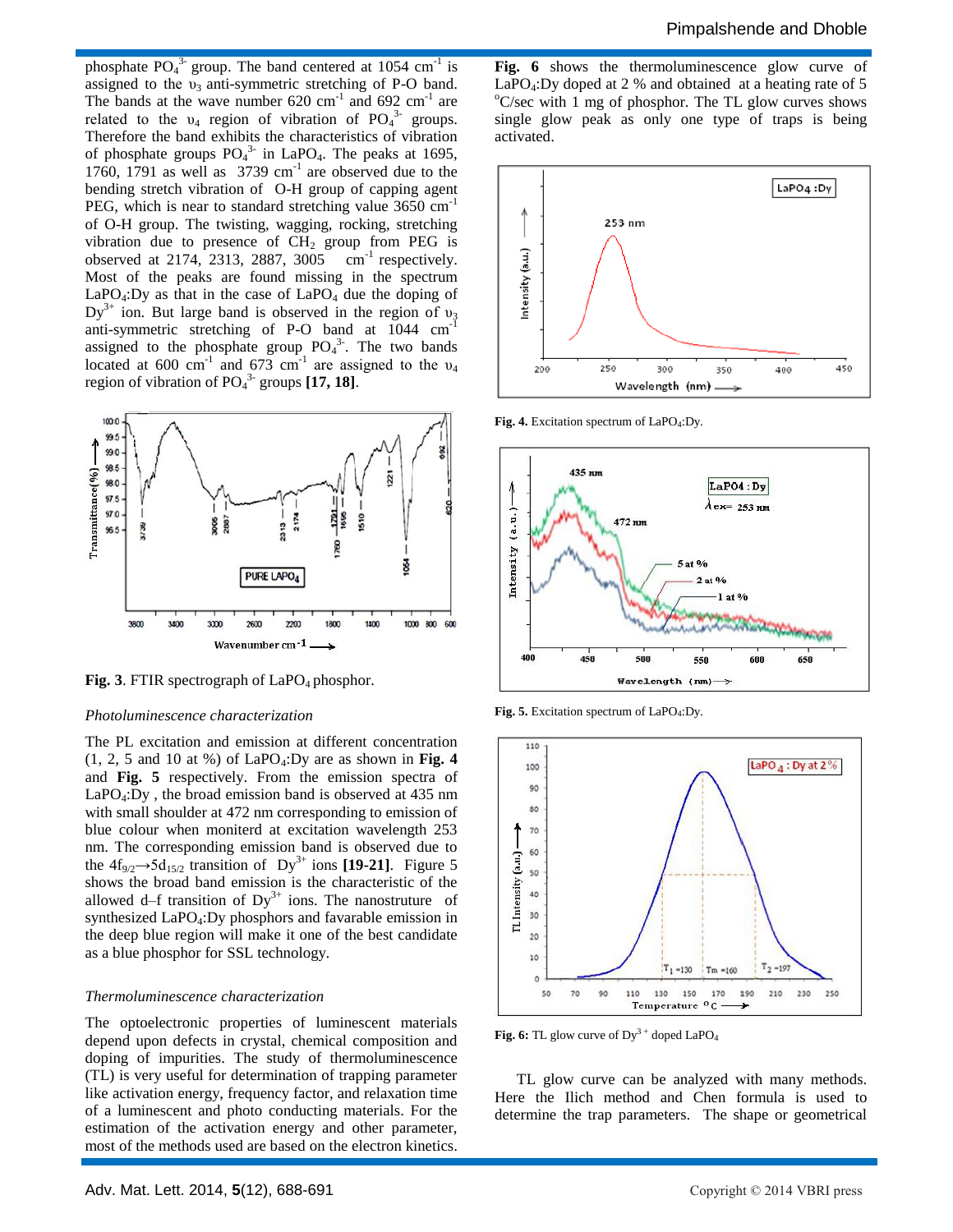properties of the peak is considered to analyzing a TL glow curve in order to ascertain the kinetic parameters **[22, 23]**.

The activation energy was calculated by the

(1) Ilich method using the formula

$$
E = k.(T_c)^2 / (T_c - T_0)
$$
 (1)

Where, k is Boltzmann constant.

(2) Chen's equations,

$$
E_{\alpha}=C_{\alpha}(kT_m^2/\alpha)-b_{\alpha}(2kT_m)\quad\ldots\ldots\ldots (2)
$$

Where,  $\alpha$  is  $\tau$ ,  $\delta$  or  $\omega$  and  $C_{\alpha}$ ,  $b_{\alpha}$  are given by

 $C_{\tau} = 1.51 + 3 (\mu - 0.42)$  and  $b_{\tau} = 1.58 + 4.2(\mu - 0.42)$  $C_{\delta} = 0.976 + 7.3 \ (\mu - 0.42)$  and  $b_{\delta} = 0$  $C_{\omega} = 2.52 + 10.2$  (μ- 0.42) and  $b_{\omega} = 1$ 

The value of  $\mu$  is 0.42 for first order and 0.52 for second order kinetics.

The activation energy are found to be 0.79 eV calculated by equation 1and by using equation 2 for the second order, the activation energy are found to be  $E = 0.78$ eV, Eτ= 0.81 eV,  $E_{\delta} = 0.76$ eV and  $E_{\omega} = 0.78$  eV. All these values are in good agreement.

#### **Conclusion**

Simple wet chemical method based on homogeneous precipitation used for synthesis of monoclinic LaPO4. The nano particles of size about 15 nm have been successfully synthesized by this process at low temperature. The emission band shows the standard emission wavelength range for the blue phosphor. Simple structure of TL glow curve is found in a  $Dy^{3+}$  doped LaPO<sub>4</sub> which obeys second order kinetics. The trapping parameters of glow peak have been calculated by Chen's formula. Demand of the dosimetric phosphors with simple and sharp glow curves can be fulfilled by this material and moreover it is ecofriendly. Thus these phosphors give potential application to improve the SSL technology due to their special properties.

#### **Reference**

- 1. Ningthoujam, R.S.; Sudarsan, V.; Kulshreshtha, S.K.; *J. Lumin.* **2007**, *127*, 747. **DOI:** 10.1016/j.jlumin.2007.05.004
- 2. Ningthoujam, R.S.; Sudarsan, V.; Vinu, A.; Srinivasu, P.; Ariga, K.; Kulshreshtha, S.K.; Tyagi, A.K.; *J. Nanosci. Nanotechnol.* **2008**, *8*, 1489. **DOI:** 10.1166/jnn.2008.031
- 3. Ningthoujam, R.S.; Gajbhiye, N.S.; Ahmed, A.; Umre, S.S.; Sharma, S.J.; *J. Nanosci. Nanotech.* **2008**, *8*, 3059. **DOI:** 10.1063/1.3098253
- 4. Singh, L.R.; Ningthoujam, R.S.; Sudarsan, V.; Srivastava, I.; Singh, S.D.; Dey, G.K.; Kulshreshtha, S.K.; *Nanotech.* **2008**, *19*, 055201. **DOI:** 10.1088/0957-4484/19/05/055201
- 5. Peruski, A.H.; Johnson, L.H.; Peruski, L.F.; *J. Immunol. Methods.* **2002**, *35*, 263.

**DOI:** 10.1016/S0022-1759(02)00030-3 6. Park, S.; Zhen, Z.; Park, D.H.; *Mater. Lett.* **2010**, *649*, 1861.

**DOI:** 10.1016/j.matlet.2010.05.017

- 7. Nunez, N.O.; Liviano, S.R.; Ocana, M.; *Collo. Inter. Sci.* **2010**, *349*, 484.
- **DOI:** 10.1016/j.jcis.2010.05.079 8. Ghosh, P.; Oliva, J.; Rosa, E.D.; Haldar, K.K.; Solis, D.; Patra, A.; *J. Phys. Chem.C* **2008,** *112*, 9650. **DOI:** 10.1021/jp801978b
- 9. Van Schaik, W.; Poort, S.H.M.; Blasse, G.; Perez Omi1, J.A.; Bernal Marquez, S.; *Chem. Mater.* **1994**, *6*, 755. **DOI:** 10.1021/cm00042a010
- 10. Hou, Z.; Wang, L.; Lian, H.; Chai, R.; Zhang, C.; Cheng, Z. Lia, J.; *J. Solid State Chem.* **2009**, *182*, 698. **DOI:** 10.1016/j.jssc.2008.12.021
- 11. Ding, S.; Zhang, D.; Wang, P.; Wang, J.; *Mater. Chem. Phys.* **2001**, *68*, 98. **DOI:** 10.1016/S0254-0584(00)00300-x
- 12. Kang, Y.C.; Kim, E.J; Lee, D.Y.; Park, H.D.; *J. Alloys Compd.* **2002**, *347*, 266.
- **DOI:** 10.1016/S0925-8388(02)00747-8 13. Yu, M.; Lin, J.; Fu, J.; Zhang, H.J.; Han, Y.C.; *J. Mater. Chem.* **2003**, *13*, 1413. **DOI:** 10.1039/b302600k
- 14. Han, G.C.; Wang, Y.H.; Wu, C.F.; Zhang, J.C.; *Mater. Res. Bull.* **2009,** *44*, 2255.

**DOI:** 10.1016/j.materresbull.2009.07.021 15. Phaomei, G.; Ningthoujam, R.S.; Singh, W.R.; Singh, N.S.; Luwang, M.N.; Tewari, R.; Vatsa, R.K. ; *Optical Materials.* **2010**, *32*, 616. **DOI:** 10.1016/j.optmat.2009.12.009

- 16. Phaomei, G.; Singh, W.R.; Singh, N.S.; Ningthoujam, R.S.; *J. Lumin.* **2013**, *134*, 649.
- **DOI:** 10.1016/j.jlumin.2012.07.014 17. Nakamoto, K.; Infrared and Raman Spectra of Inorganic and Coordination Compounds, Wiley, New York, **1986**. **ISBN:** 9780471010661
- 18. Kemp, W.; Organic Spectroscopy, Macmillan, Hampshire, **1975**. **ISBN:** S92K4 1991
- 19. Hsu, C.; Powell, R.C.; *J. Lumin.* **1975**, *10*, 273. **DOI:** 10.1016/0022-2313(75)90051-4
- 20. Wang, J.; Xu, Y.; Hojamberdiev, M.; Cui, V.; Liu, H.; Zhu, G.; *J. Alloys Compd.* **2009**, *479*, 772**. DOI:** 10.1016/j.jallcom.2009.01.076
- 21. Wang, Z.; Quan, Z.; Lin, J.; *J. Nanosci. Nanotechnol.* **2005,** *5*, 1532. **DOI:** 10.1166/jnn.2005.319
- 22. Pagonis, V.; Kitis, G.; Furetta, C.; Numerical and Practical Exercises in Thermoluminescence; Springer **2005**, 23. **ISBN-**13: 978-0387-26063-1
- 23. Kore, B.; Dhoble, N.S.; Dhoble, S.J.; *Recent Research in Sci. and Techno.* **2012**, 4, 85. **ISSN:** 2076-5061